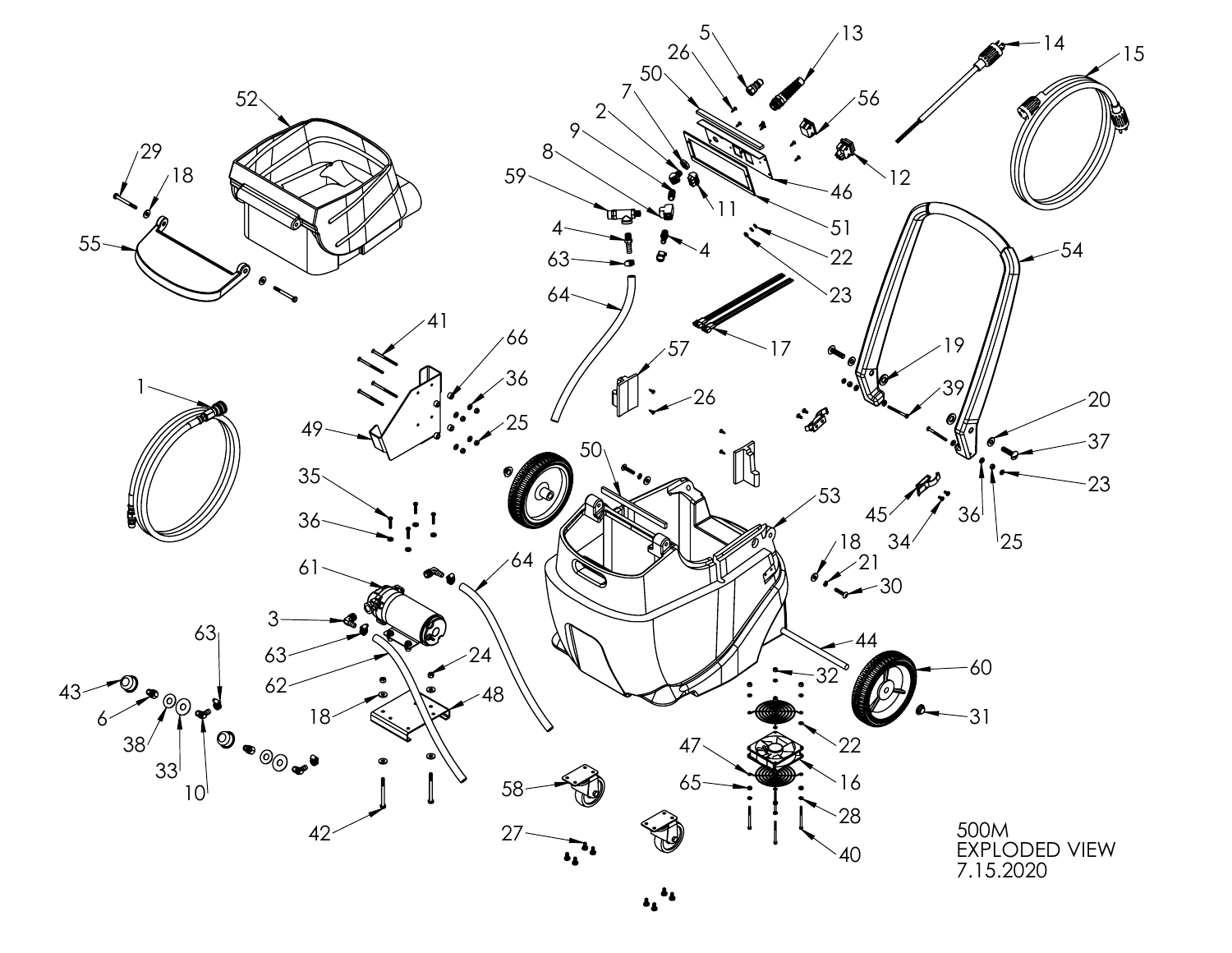## 500M PARTS LIST 1 OF 2

| <b>ITEM</b><br>NO. | <b>PART</b><br><b>NUMBER</b> | <b>DESCRIPTION</b>                 | QTY.           |
|--------------------|------------------------------|------------------------------------|----------------|
| $\mathbf{1}$       | 00604-25HPA                  | SOLUTION HOSE, 25' HP              |                |
| $\overline{2}$     | A00053                       | 45 DEGREE ELBOW, .25" MP X .25" FP |                |
| $\overline{3}$     | A00054                       | 90 ELBOW, 3/8MP x 3/8B             | $\overline{2}$ |
| $\overline{4}$     | A00060                       | BARB, .375" X .25" MPT, BRASS      | $\overline{2}$ |
| $\overline{5}$     | A00104                       | QD 1/4M x 1/4FP BRASS              |                |
| $\delta$           | A00121                       | .25MP x .25FP, ADAPTER, BRASS      | $\overline{2}$ |
| $\overline{7}$     | A00124                       | LOCKNUT, .25NPT, BRASS             |                |
| 8                  | A00161                       | TEE, .25" FP X .25" FP X .25" FP   |                |
| $\overline{9}$     | A12960                       | NIPPLE, HEX, .25" X .25", BRASS    |                |
| 10                 | A14136                       | 45 ELBOW, 3/8"MPT x 1/4"B          | $\overline{2}$ |
| 11                 | B02190                       | <b>TERMINAL BLOCK, 3-POLE</b>      |                |
| 12                 | B02211-1                     | ROCKER SWITCH                      |                |
| 13                 | B11606                       | STRAIN RELIEF, PIGTAIL             |                |
| 14                 | B11779                       | POWER CORD, 12/3, SJTW, 9"L        |                |
| 15                 | B13131                       | EXTENSION CORD, 12/3 SJTW          |                |
| 16                 | B13280                       | <b>COOLING FAN</b>                 |                |
| 17                 | B14794                       | WIRE HARNESS 500M                  |                |
| 18                 | C00233                       | FLAT WASHER, USS, SAE, .25" ID     | 8              |
| 19                 | C00240                       | SHOULDER WASHER, NYLON             | $\overline{2}$ |
| 20                 | C00252                       | WASHER, 3/8 x 13/16                | $\overline{2}$ |
| 21                 | C00254                       | 1/4" SPLIT LOCKWASHER              | $\overline{2}$ |
| 22                 | C00256                       | LOCKWASHER, #10, EXT. STAR         | $\overline{3}$ |
| 23                 | C00264                       | <b>HEX NUT, 10-32, SS</b>          | $\overline{3}$ |
| 24                 | C00273                       | 1/4-20 NYLON-INSERT LOCKNUT        | $\overline{2}$ |
| 25                 | C00278                       | LOCKNUT, 10-32, NYLON, SS          | 6              |
| 26                 | C00293                       | #8-32 X 0.5" PAN HEAD SCREW        | 10             |
| 27                 | $C00313-1$                   | HEX BOLT, 1/4-20 X 1/2 SS          | 8              |
| 28                 | C02231                       | #8 WASHER, SAE, SS                 | 8              |
| 29                 | C02291                       | SCREW, 1/4-20 x 2 1/2"L, HEX       | $\overline{2}$ |
| 30                 | C02294                       | SCREW, 1/4-20 X 1 1/4, SS          | $\overline{2}$ |
| 31                 | C02305                       | CAP NUT, 1/2" PUSH-ON              | $\overline{2}$ |
| 32                 | C02320                       | #8-32 NYLON LOCKNUT STAINLESS      | $\overline{4}$ |
| 33                 | C11244                       | WASHER, 9/16" ID X 1.5" OD         | $\overline{2}$ |
| 34                 | C11529                       | SCREW, 10-32 X .375", PH, BO       | $\overline{4}$ |
| 35                 | C11954                       | SCREW, 10-32 x 1", PH SS           | $\overline{4}$ |
| 36                 | C11955                       | WASHER, #10                        | 12             |
| 37                 | C12013                       | SCREW, 3/8-16 x 1 1/2"L, TRUSS     | $\overline{2}$ |
| 38                 | C13024                       | WASHER, 1/2" ID, SS                | $\overline{2}$ |
| 39                 | C13134                       | SCREW, 10-32 x 2 1/4"L, PH, ZP     | $\overline{2}$ |